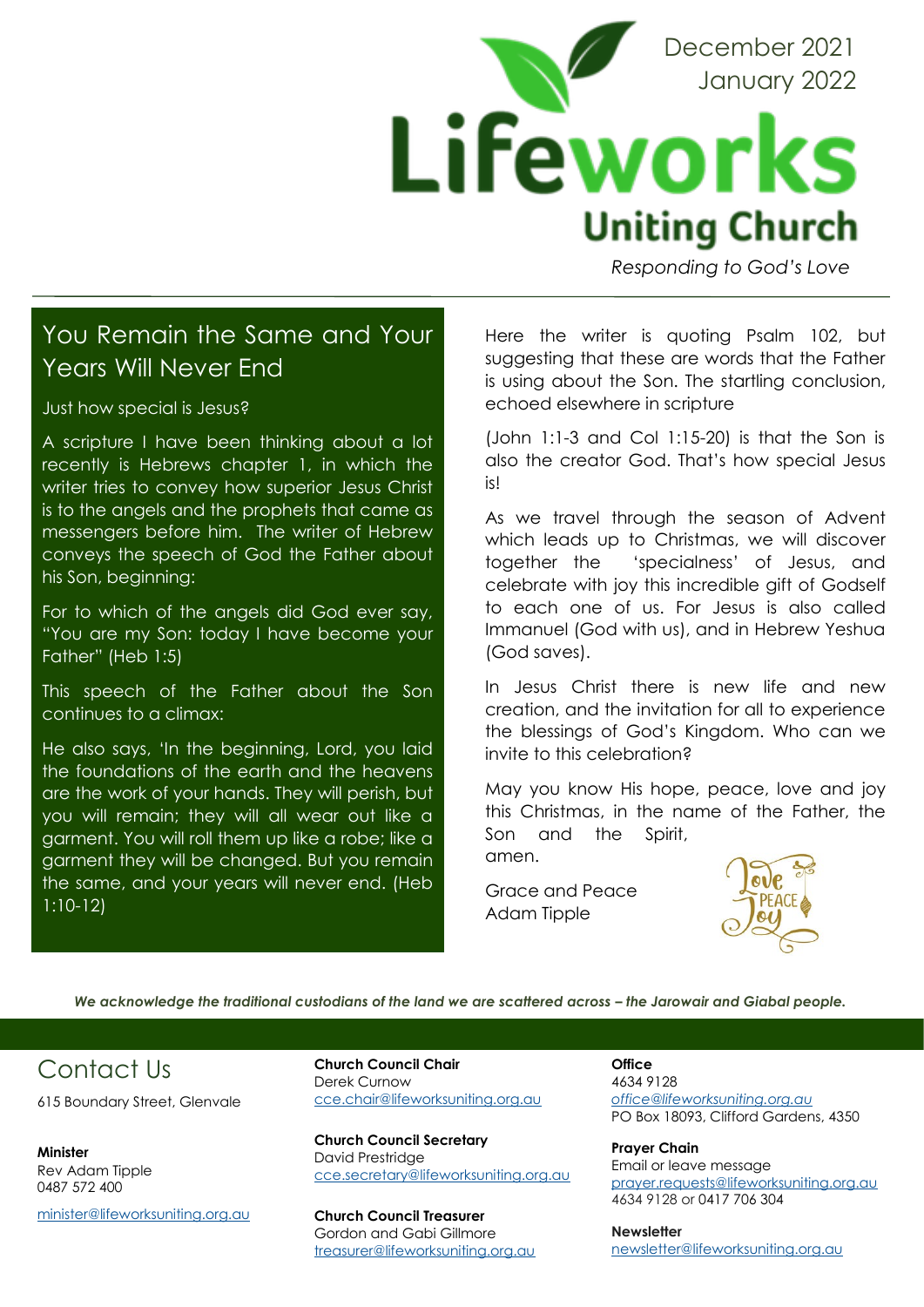# Prayer Chain Coordinator

#### Role Description

Most Christians, when facing challenging times, appreciate the prayer support of their brothers and sisters in Christ. When we experience, for example, illness, bereavement, work, family and relationship problems, our fellow Christians can intercede for us in prayer to the great Intercessor, the Holy Spirit.

A prayer chain is a group of church members who pray for those who request prayer in a particular matter. When someone requests prayer, each person on the chain is contacted and asked to pray. The coordinator contacts the first person on their list of intercessors. That person in turn contacts the next person and so on.

The prayer chain is not a gossip line. All information is confidential and not shared with the wider church membership or anyone outside unless the law has been broken and there is a legal obligation to report something.

The prayer chain coordinator creates a list of prayer chain members with contact numbers/ emails where applicable. He/She is the initial person who is contacted with prayer requests. The coordinator then rings the first person on the list, who contacts the second etc. If a member is unavailable, the next person on the list is contacted.

Although Lifeworks has previously had a prayer chain leader, the position has lapsed for a short time. **If you would be willing to be the prayer coordinator, or be part of the prayer chain, please let Adam or Derek know.**



#### O Lord,

Life passes by swiftly. Events that a few years ago kept me totally preoccupied have now become vague memories; conflicts that a few months ago seemed so crucial in my life now seem futile and hardly worth the energy; inner turmoil that robbed me of my sleep only a few weeks ago has now become a strange emotion of the past; books that filled me with amazement a few days ago now do not seem as important; thoughts that kept my mind captive only a few hours ago have now lost their power and have been replaced by others. . . . Why am I continuously trapped in this sense of urgency and emergency? Why do I not see that you are eternal, that your kingdom lasts forever, and that for you a thousand years are like one day? O Lord, let me enter into your presence and there taste the eternal, timeless, everlasting love with which you invite me to let go of my timebound anxieties, fears, preoccupations, and worries. . . Lord, teach me your ways and give me the courage to follow them.

Amen.

Published by Henri Nouwen Society 30/9/21

Please note that there will be

\_\_\_\_\_\_\_\_\_\_\_\_\_\_\_\_\_\_\_\_\_\_\_\_\_\_\_\_\_\_\_\_\_\_\_\_\_\_\_\_\_\_\_\_\_\_\_\_\_\_

#### **no service on Boxing Day**

Sunday, 26 December.

This is to give our worship team a well-earned break after the services on Christmas Eve and Christmas Day.

### Worship With Us

**Sunday Mornings** 9:00am

**Live-stream** [Lifeworks YouTube channel](https://www.youtube.com/channel/UCcZJJJZ7xf5v-mpVP0_E-CA)







# **Other Activities**

Keenagers mainly music Other interest groups Youth Group More details found on the [Lifeworks website](https://lifeworksuniting.org.au/)







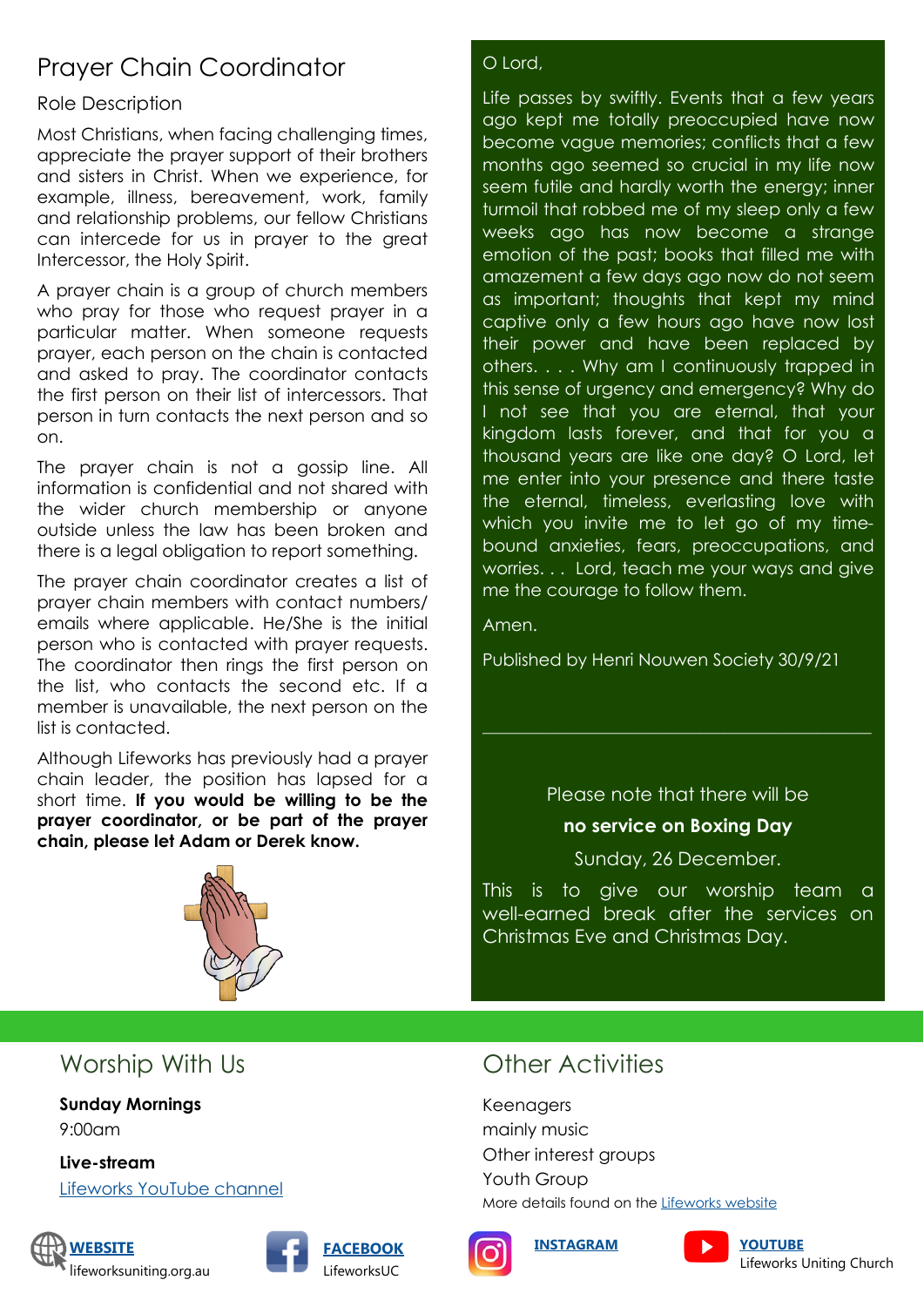# Church Council Report

November 2021

- 1. Work is to begin on the shed toilet before Christmas but there has been a delay with supplies. Surprise!
- 2. A payment of \$57,647.87 has been gratefully received for Lifeworks' share of the proceeds of the sale of land bequeathed by Mrs Ellen Free at Westbrook. Mrs Free was a member of the Westbrook congregation.
- 3. Much discussion was had about a policy re catering for those vaccinated and unvaccinated against COVID when state borders reopen. Uniting Church policy is that all Ministry Agents should be vaccinatedAdam presented a paper which was adopted as the Lifeworks policy which made two clear points. Firstly, we have a responsibility to protect the vulnerable, which includes both categories of people. Secondly, as Christians we are not to judge those who make different decisions from our own but simply to love them. Medical experts on Church Council warned of the likelihood of increased numbers of cases and the Church Council executive have been delegated to make decisions regarding the way forward as the situation becomes clearer. The policy will be distributed to all at Lifeworks.
- 4. Representatives of Lifeworks Church Council met with FGPMoreton who operate the Outside School Hours Care (OSHC) at Lifeworks during the school holidays, as the Memorandum of Understanding (MoU) which outlines our relationship expires at the end of December. Both Lifeworks and OSHC recognise that the relationship has changed from the one set out in the MoU, as OSHC is no longer really functioning as a 'missional activity' of Lifeworks Uniting Church. We are seeking a new agreement which better reflects the current realities, and allows scope for both Lifeworks and OSHC to flourish. We will commit to pray for OSHC, and while the relationship has changed, we recognise and give thanks for those from Lifeworks congregation who have contributed to OSHC in the past, and those who continue to do so.
- 5. Work is continuing re researching a possible playground for purchase. A proposal is currently with Synod office.
- 6. The Australia Day Cricket match, water games and BBQ were approved.

## Facing the Possible COVID **Outbreak**

\_\_\_\_\_\_\_\_\_\_\_\_\_\_\_\_\_\_\_\_\_\_\_\_\_\_\_\_

Services will initially be offered at Lifeworks after the borders open to COVID hotspots. Social distancing and hand hygiene are strongly encouraged and masks are an option. The decision to come or stay at home and access the service online or via USB is yours. Please consider your neighbour's needs as well as your own.

There are three groups of people who are particularly vulnerable:

- 1. Any unvaccinated persons are extremely vulnerable.
- 2. Old age lends extra vulnerability although booster shots could reduce this problem.
- 3. People with certain medical conditions place them at greater risk.

Church Council executive will monitor the situation carefully and if there is a significant outbreak in Toowoomba, services will be cancelled and an alternative form of service will be offered.

Please pray for our congregation, for those tasked with making decisions, and for Adam as he leads us.

If you would like to see the

Lifeworks COVID Vaccination Policy, please **[click here](https://lifeworksunitingchurch-my.sharepoint.com/:b:/g/personal/paulan_lifeworksuniting_org_au/EZ4d7WPQX1dLlIlShzFvsawBYLWDXXtt_5bnkebtmgXDpg?email=traceyl%40lifeworksuniting.org.au&e=8QYg3w)**.